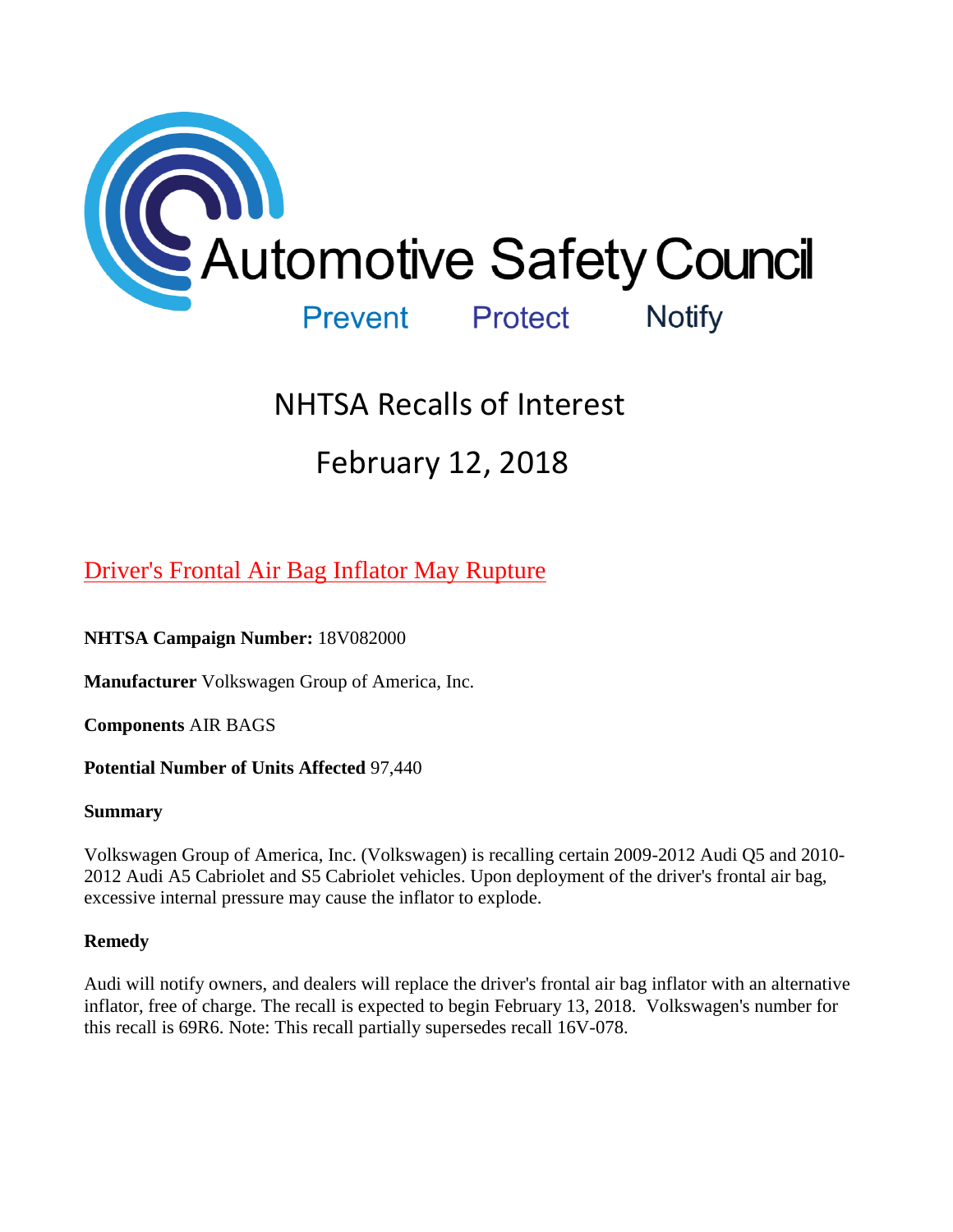#### **Vehicles**

# **MAKE MODEL YEAR** AUDI A5 CABRIOLET 2010-2012 AUDI Q5 2009-2012

AUDI S5 CABRIOLET 2010-2012

## [Sensor Failures May Prevent Air Bag Deployment](https://www.nhtsa.gov/recalls?nhtsaId=18V085#recalls380)

#### **NHTSA Campaign Number:** 18V085000

**Manufacturer** Toyota Motor Engineering & Manufacturing

**Components** AIR BAGS

#### **Potential Number of Units Affected** 48,672

#### **Summary**

Toyota Motor Engineering & Manufacturing (Toyota) is recalling certain 2016 Toyota Prius and Lexus RX 350, RX 350 F Sport, RX 450h F Sport and RX 450h vehicles and 2015-2016 Lexus NX 200T, NX Turbo and NX 300h vehicles. The air bag pressure sensors and/or the acceleration sensors may fail causing the side/curtain shield air bags and/or the front air bags to not deploy in the event of a crash.

#### **Remedy**

Toyota will notify owners, and dealers will replace the sensors as necessary based on their serial numbers, free of charge. The recall is expected to begin March 12, 2018. Owners may contact Toyota customer service at 1-800-331-4331. Toyota's numbers for this recall are JLA, J0F.

#### **Vehicles**

**MAKE MODEL YEAR**

LEXUS NX 2015-2016 LEXUS RX350 2016 LEXUS RX450H 2016 TOYOTA PRIUS 2016